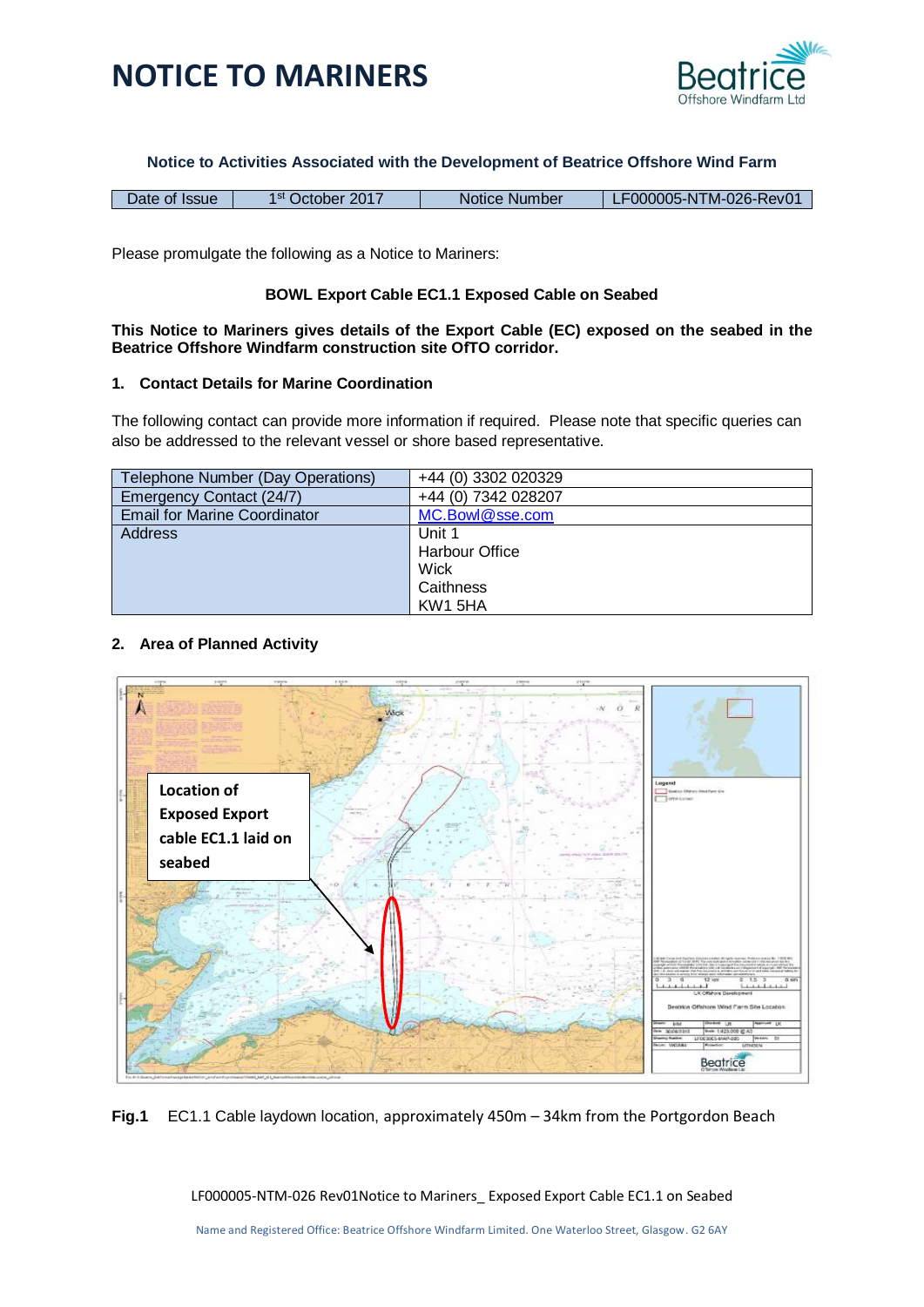



**Fig 2.** Chart of OfTO corridor and Export Cable indicative routes out to approx. KP30



LF000005-NTM-026 Rev01Notice to Mariners\_ Exposed Export Cable EC1.1 on Seabed **Fig 3.** Proximate location of seaward end of exposed cable EC1.1 at KP34

Name and Registered Office: Beatrice Offshore Windfarm Limited. One Waterloo Street, Glasgow. G2 6AY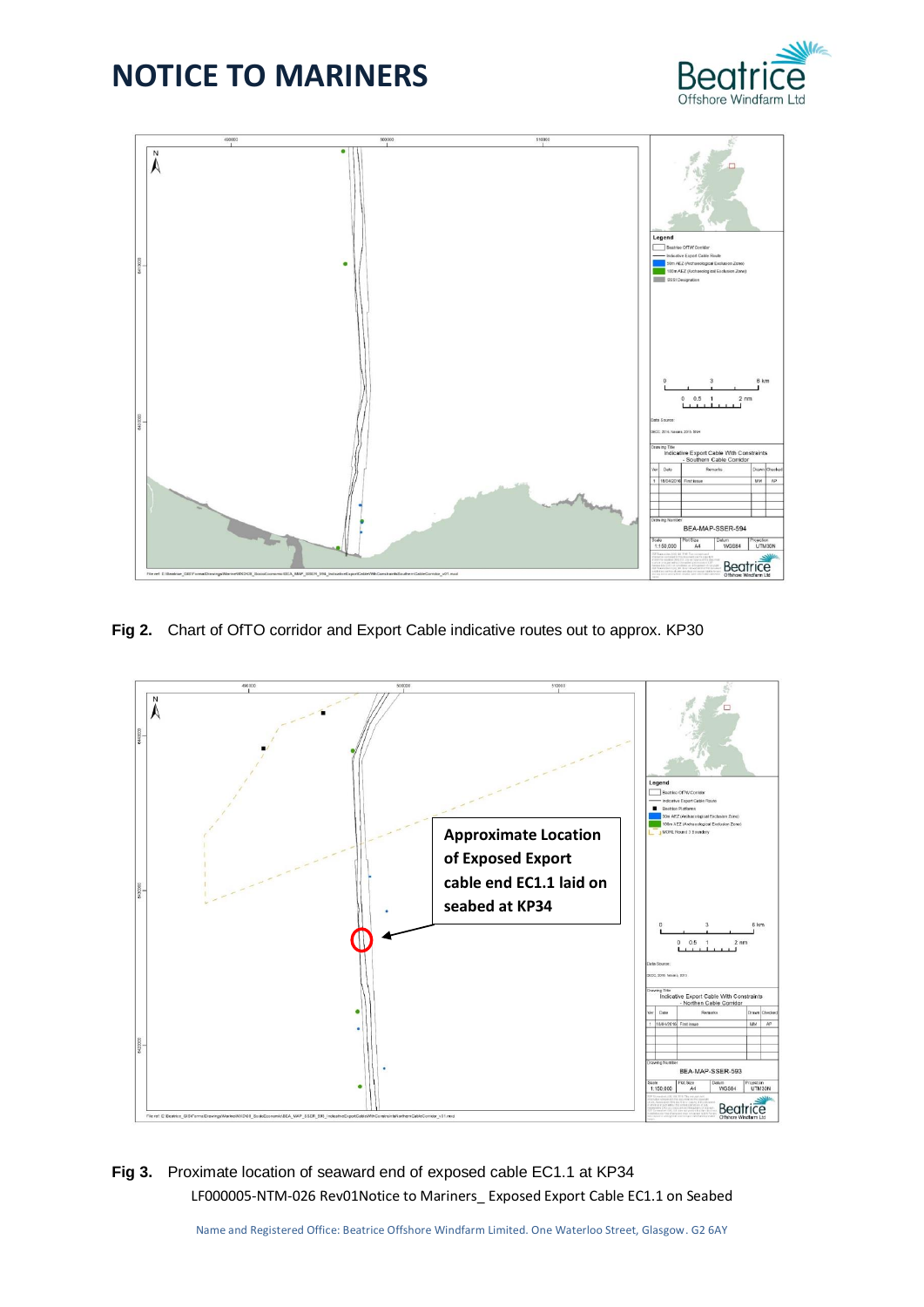

| Approximate location of cable pull in<br>end EC1.1 near shore | <b>Latitude WGS84</b> | <b>Longitude WGS84</b> |
|---------------------------------------------------------------|-----------------------|------------------------|
| KP 0.450 on EC1                                               | 57° 42.236'N          | 003°01.955'W           |
| Approximate location of cable laydown<br>end EC1.1            | <b>Latitude WGS84</b> | Longitude WGS84        |
| KP 34 on EC1                                                  | 57° 58.250'N          | 003°02.290'W           |

## **3. Activity Description**

On behalf of BOWL, Nexans Norway AS, using the cable laying vessel Skagerrak, have installed the first section of an export cable (EC1.1) from the cable pull in location close to Portgordon beach, out to a position around KP34 in the Beatrice Windfarm OfTO cable corridor. The cable will remain exposed on the seabed, unburied until the second part of the cable is laid. This is likely to be in late October or early November.

The exposed cable is particularly vulnerable to vessels engaged in trawling or fishing or vessels anchoring. All vessels engaged in these activities are requested to be particularly vigilant in the vicinity of this cable and avoid entering the specified OfTO corridor while doing so.

The exposed cable will be protected by two guard vessels, Fisher Boys, and Artemis who will guard and monitor the cable laydown area.

## **4. Vessels Associated with the Activity**

The vessels that are involved with the described operation are the guard vessels Fisher Boys FR 54 and Artemis FR 809

| <b>Fisher Boys FR 54</b>                             |                                                                                                                   |  |
|------------------------------------------------------|-------------------------------------------------------------------------------------------------------------------|--|
| <b>General Description and</b><br><b>Dimensions:</b> | Guard Vessel, L:20m / B: 6m                                                                                       |  |
| <b>Call Sign:</b>                                    | MWHY7                                                                                                             |  |
| <b>MMSI:</b>                                         | 234750000                                                                                                         |  |
| <b>Onshore Representative:</b>                       | Øyvind Haug<br><b>BEATRICE Installation Engineering Manager</b><br>Mob: +47 916 27 674<br>Office: +47 22 88 65 09 |  |
|                                                      |                                                                                                                   |  |

LF000005-NTM-026 Rev01Notice to Mariners\_ Exposed Export Cable EC1.1 on Seabed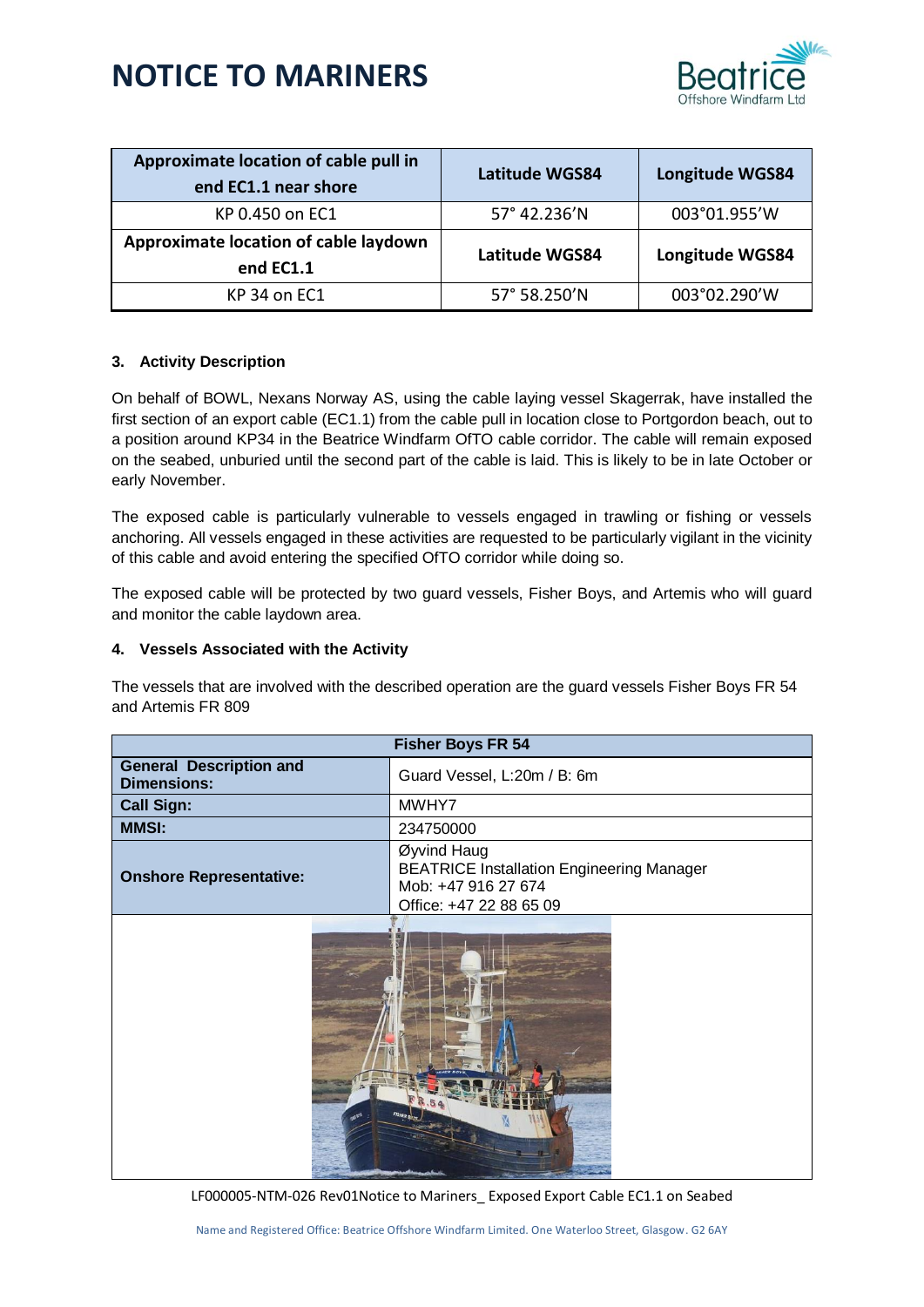

| <b>Artemis FR 809</b>                      |                                          |  |  |
|--------------------------------------------|------------------------------------------|--|--|
| <b>General Description and Dimensions:</b> | L 23.1m / B 6.4m / D 2.25m               |  |  |
| <b>Call sign:</b>                          | 2SNV                                     |  |  |
| <b>MMSI:</b>                               | 235006582                                |  |  |
| <b>Onshore representative</b>              | Øyvind Haug - Nexans Norway AS           |  |  |
|                                            | <b>BEATRICE Installation Engineering</b> |  |  |
|                                            | Manager                                  |  |  |
|                                            | Mob: +47 916 27 674                      |  |  |
|                                            | Office: +47 22 88 65 09                  |  |  |
| WY-809 ARTEMIS<br><b>WY-809</b>            |                                          |  |  |

#### **5. General Safety Advice**

All vessels engaged in the construction activity will exhibit appropriate lights and shapes prescribed by the International Regulations for Preventing Collisions at Sea; relative to their operations. All vessels engaged in the activity will also transmit an Automatic Identification System (AIS) message.

Use of Safety Zones within the Beatrice Offshore Windfarm Construction Area:

The Secretary of State for Business, Energy and Industrial Strategy (BEIS) has approved the use of safety zones under the Energy Act 2004 for the installation of wind turbines and offshore transformer module foundations/substructures within the Beatrice Offshore Windfarm. The approval was granted on the 17th March 2017.

The Secretary of State has declared Safety Zones under the following terms: During Construction

• 500 metres radius around each wind turbine, offshore transformer module and/or their substructures and foundations comprising the Beatrice Offshore Wind Farm whilst work is being performed as indicated by the presence of construction vessels.

It is noted that the 500 metre safety zones will roll with the installation activity with no more than two construction vessels working at any one time. Vessels are advised that anchors associated with the construction vessels may extend outside of the 500 metre safety zone.

LF000005-NTM-026 Rev01Notice to Mariners\_ Exposed Export Cable EC1.1 on Seabed